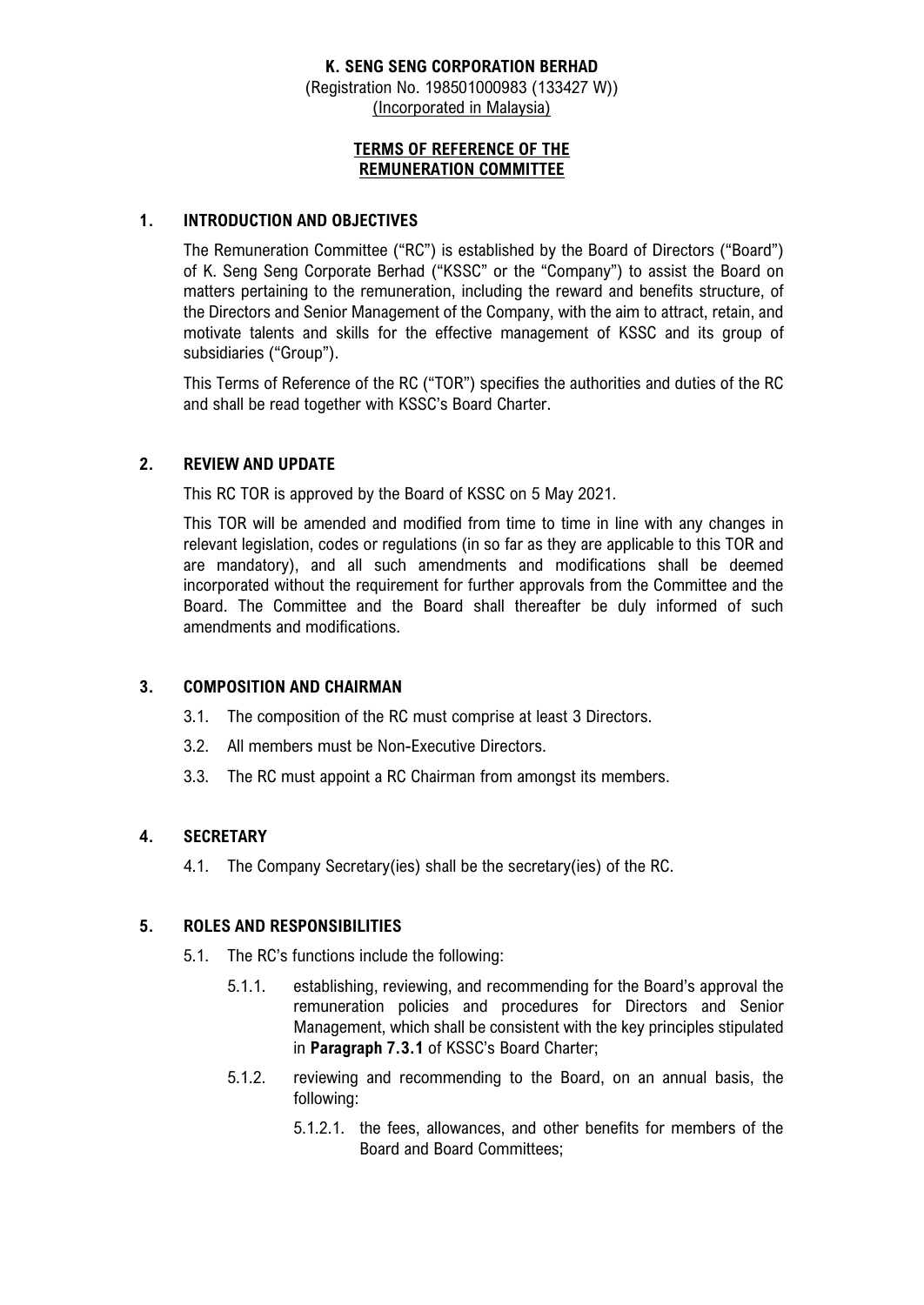- 5.1.2.2. the remuneration packages and terms and conditions for the Executive Directors, taking into consideration their contribution and performance, including the outcome of the annual assessment as presented by the NC; and
- 5.1.3. being informed of the remuneration for Senior Management as approved by the Group Managing Director.

The review and recommendation of remuneration packages for Directors and Senior Management shall be in accordance with the remuneration policies and procedures.

# **6. AUTHORITY**

- 6.1. The RC shall have adequate resources and full and unrestricted access to any information of the Group in performing its duties.
- 6.2. The RC is also authorised by the Board to obtain external professional advice, if necessary to discharge its responsibilities. This includes obtaining the advice of external consultants on the appropriateness of remuneration package and other employment conditions.

# **7. PROCEDURES OF THE COMMITTEE**

#### 7.1. **Meeting Procedures**

- 7.1.1. The RC shall meet at least once a year.
- 7.1.2. The RC Chairman may call for a meeting of the RC at his/her discretion.
- 7.1.3. The quorum of a RC meeting shall be two (2) members.
- 7.1.4. The RC Chairman shall preside at all RC meetings. In the absence of the RC Chairman, a chairman shall be appointed from amongst the members present.
- 7.1.5. RC meetings shall be attended only by RC members while other individuals may be invited by the RC to attend sessions on relevant matters. The meeting chairman shall exercise the right to require invitees to leave the meeting, including Directors who are abstaining from deliberation, where necessary.
- 7.1.6. Where unavoidable, in the absence of a meeting, circular resolutions may be used to pass resolutions provided that the proposed matters are sufficiently supported and detailed to facilitate deliberation and informed decision-making.
- 7.1.7. Deliberations at a RC meeting shall be decided by a majority of votes of members present. The meeting chairman shall have a casting vote in case of an equality of votes.
- 7.1.8. The chairman of an RC meeting shall brief the Board Chairman on the outcome after each RC meeting, highlighting significant issues and the RC's recommendations.
- 7.1.9. Deliberation and resolutions of the RC shall be documented in minutes. The draft minutes shall be circulated promptly and tabled at the following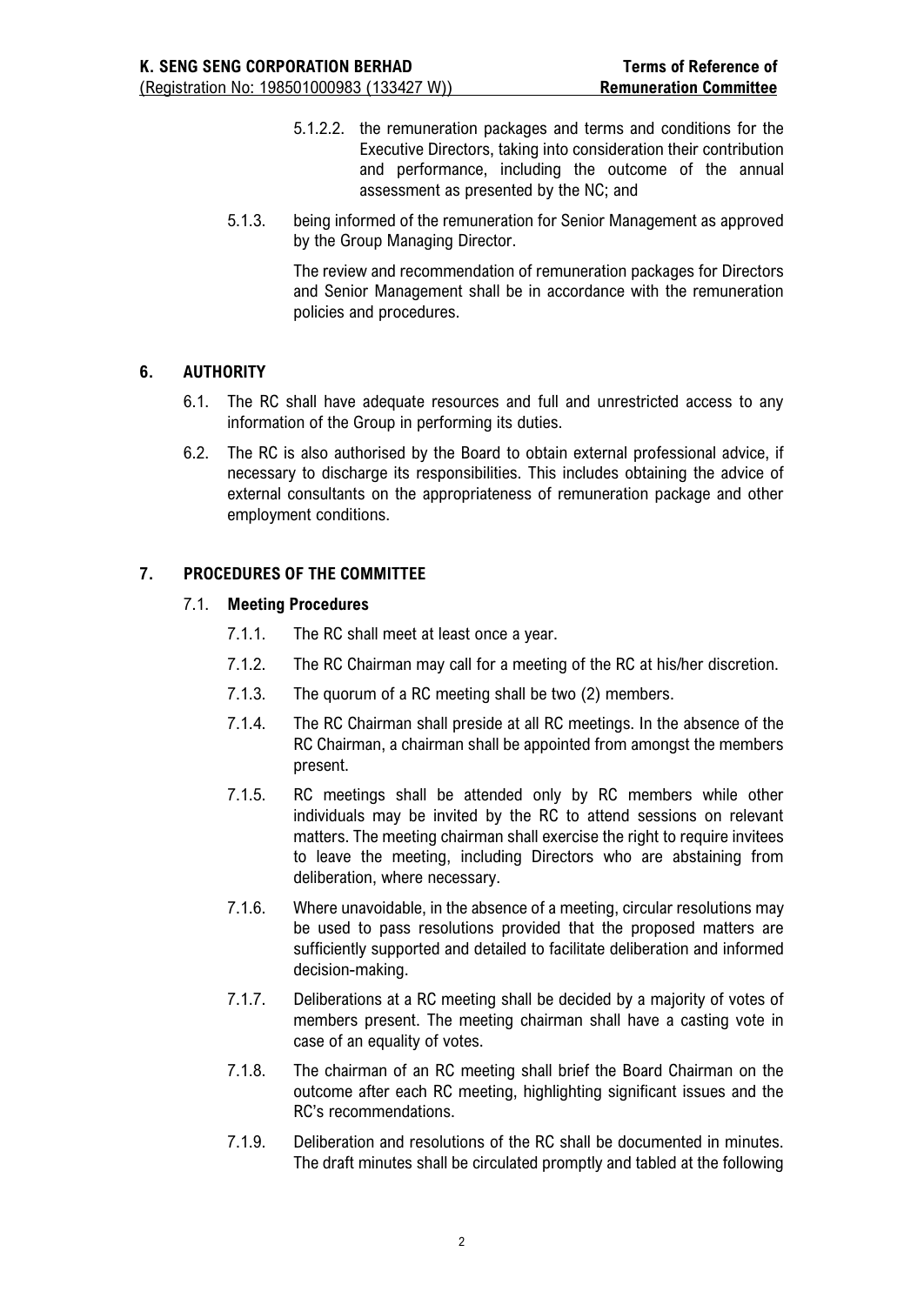meeting for RC confirmation and signing by the RC Chairman. RC meeting minutes shall be kept by the Company Secretary.

#### 7.2. **Remuneration Policies**

- 7.2.1. The remuneration for Directors shall appropriately reflect the different roles and responsibilities of Non-Executive Directors, Executive Directors, and Senior Management, in addition to ensuring alignment with the Company's corporate strategies, financial performance and longterm objectives.
- 7.2.2. The Company through the RC should conduct a periodic review of the criteria to be used in recommending the remuneration package of Directors and Senior Management to ensure that it is in line with current market practices and needs.
- 7.2.3. Any amendment to the Remuneration Policies shall be subject to the approval of the Board.
- 7.2.4. **Remuneration for Non-Executive Chairman and Non-Executive Directors** 
	- 7.2.4.1. The remuneration for Non-Executive Chairman and Non-Executive Directors includes fixed Director fees, Board Committee fees, subsidiary board fees, meeting allowances, and other benefits and they are to be recommended for shareholders' approval at a general meeting.
	- 7.2.4.2. The remuneration (including remuneration review) for Non-Executive Directors shall consider amongst others,
		- the level of skill, qualification and experience required;
		- the scope of duty and responsibilities;
		- the Group's performance; and
		- current market rate within the industry and in comparable companies.
	- 7.2.4.3. Remuneration for Non-Executive Directors shall be reviewed at least once in every three (3) years and as and when required, and they are subject to shareholders' approval.

#### 7.2.5. **Remuneration for Executive Directors, Managing Director and Senior Management**

- 7.2.5.1. The Company may have a service contract or a letter of appointment with each of the Executive Directors, Managing Director and Senior Management to set out their respective responsibilities, terms and conditions of employment, and remuneration package.
- 7.2.5.2. The remuneration for Executive Directors, Managing Director and Senior Management may include basic salary and other benefits such as employee allowances, contribution to retirement benefits, insurance and medical benefits packages.